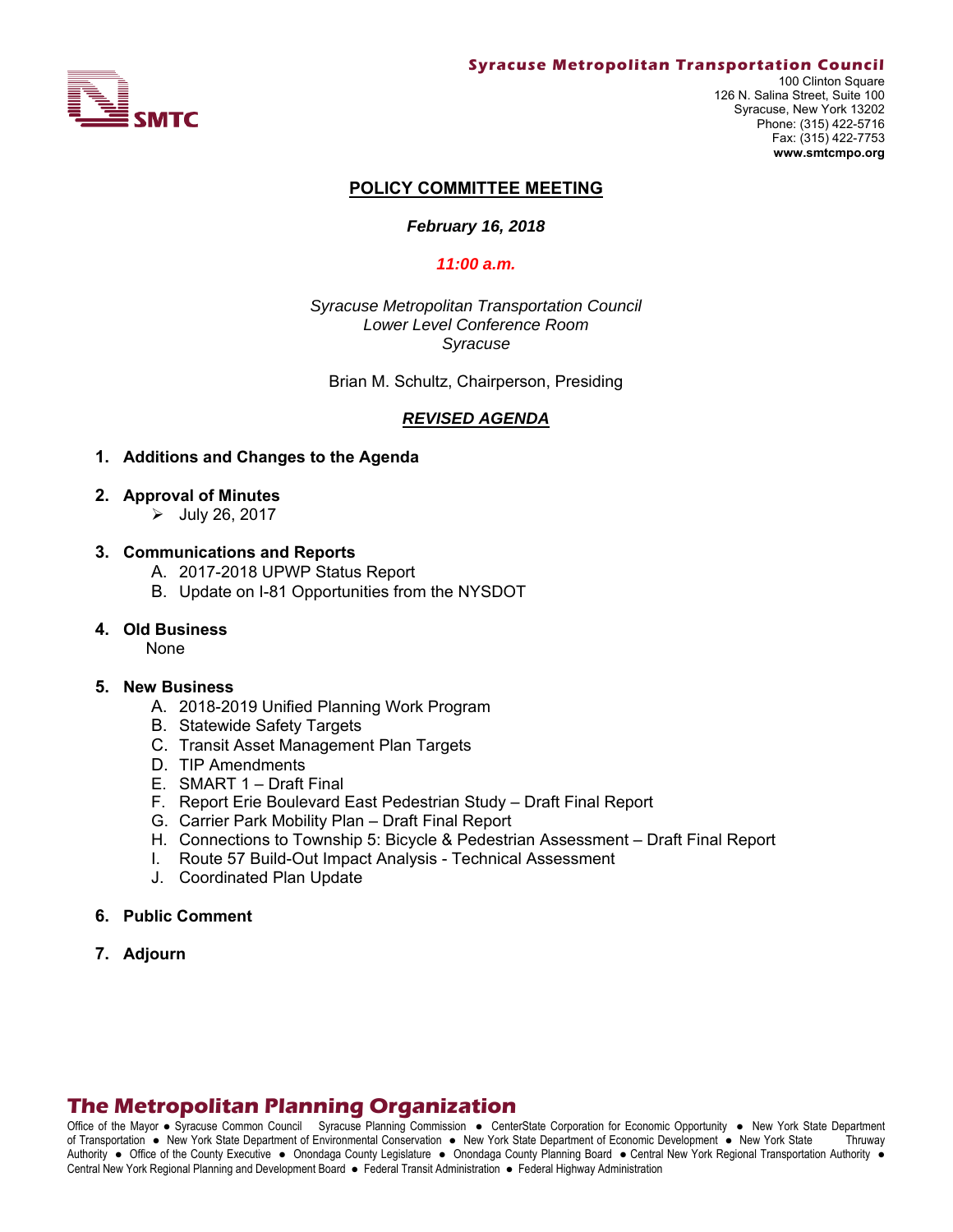# **SYRACUSE METROPOLITAN TRANSPORTATION COUNCIL**

# **MINUTES of the FEBRUARY 16, 2018 POLICY COMMITTEE MEETING**

#### **Voting Members Construction Construction Construction**

Corey Driscoll Dunham City of Syracuse Rob Simpson CenterState CEO Martin Voss **Martin Voss County** Onondaga County

Brian Schultz, Chair **COVI COVI Regional Transportation Authority** David Bottar CNY Regional Planning & Development Board Megan Costa **Communist Conondaga County Planning Board** Joe Driscoll **Syracuse Common Council** Heather Lamendola **City Planning Commission** Kerry McElroy **NYS Department of Environmental Conservation** Nick Paro **Nick Paro County Legislature** Onondaga County Legislature David Smith NYS Department of Transportation

## **Also Attending**

Neil Burke, City of Syracuse; Mark Frechette, NYSDOT; Peter King, Moving People; and Rick Lee, **Centro** 

## **SMTC Staff**

James D'Agostino, Mario Colone, Jason Deshaies, Andrew Frasier, Kevin Kosakowski, Danielle Krol, Aaron McKeon, Meghan Vitale, and Patricia Wortley

#### **BUSINESS MEETING**

# **1. CALL TO ORDER**

Chairperson Schultz called the meeting to order at 11:02 a.m. in Lower Level Conference Room of the Syracuse Metropolitan Transportation Council, Syracuse, NY. Following introductions, the meeting proceeded.

## **2. APPROVAL OF MINUTES**

The Chairperson inquired if there were any changes to the July 26, 2017 minutes. Hearing none, the Chairperson called for a motion.

Mr. Smith moved and Mr. Simpson seconded approval of the minutes. Motion carried.

## **3. COMMUNICATIONS AND REPORTS A. UPWP STATUS REPORT**

Mr. D'Agostino stated that due to the 2018-2019 UPWP presentation later on today's agenda, the current project updates will be provided then.

#### **B. UPDATE ON I-81 OPPORTUNITES FROM THE NYSDOT**

Mr. Frechette stated the DOT performed construction practice outreach in the fall with a variety of groups. The focus area was on a topic they had not spent a lot of time on related to I-81. He talked about how they would be maintaining traffic during construction. They talked about what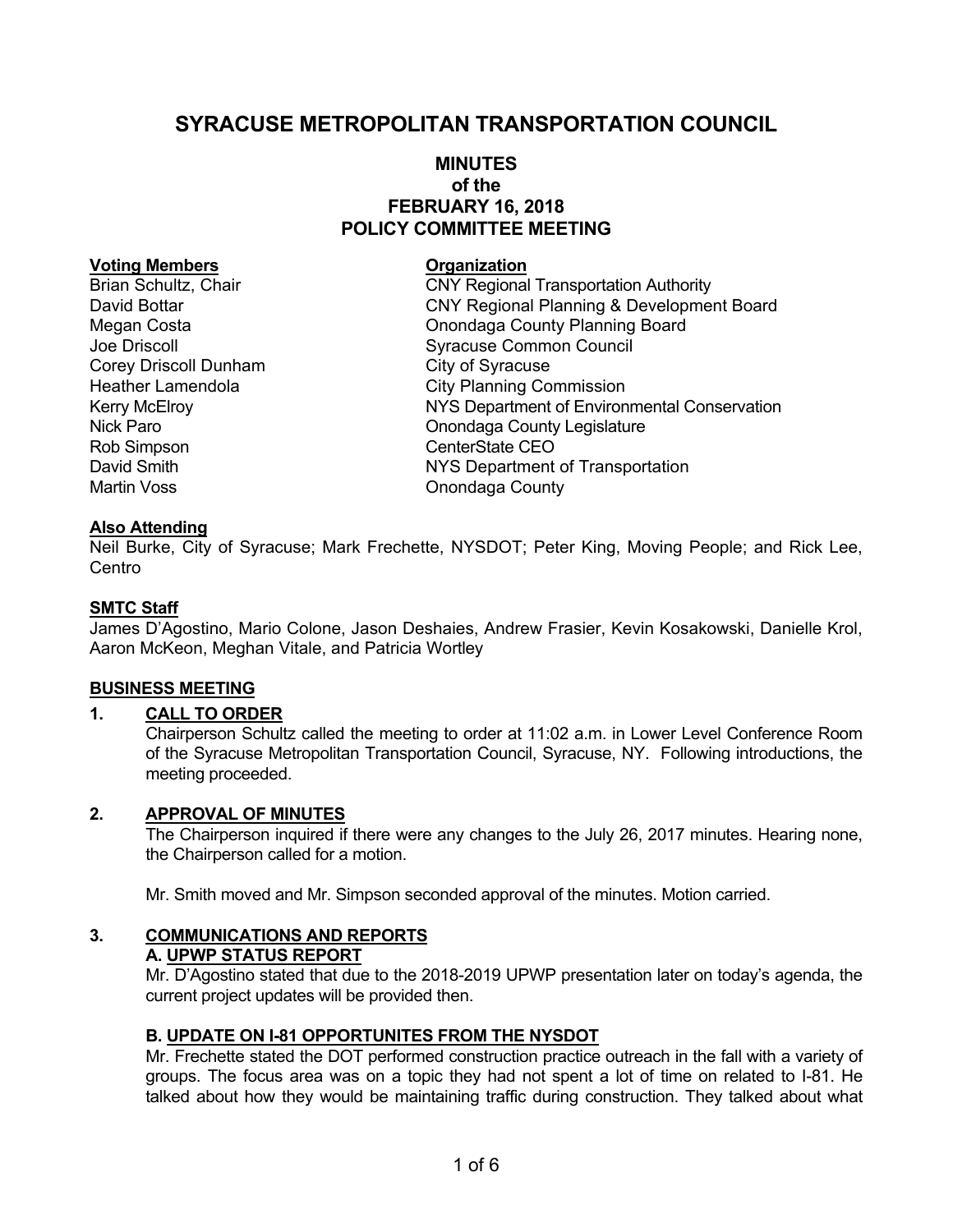measures they would put into place on the environmental side. They continue to do one-on-one meetings. Please contact Mr. Frechette if you wish to meet. They worked on the Draft Environmental Impact Statement (DEIS) for the no build, rebuilt viaduct, and community grid options. There is a lot of information on protecting the environment which has not been shared with the public yet. The DEIS is the vehicle to engage the public on the preferred alternative.

In December, the independent WSP tunnel study was released. As part of that, some of the tunnel solutions are feasible. In the State of the State, the Governor announced that the tunnel option will be included in DEIS. That option has to be brought to the same level as the other alternatives. Work on the tunnel option will go on throughout 2018.

Mr. Simpson inquired about the timing of the additional analysis being made available for public review. Mr. Frechette stated that it will at least take 2018 to bring the tunnel option up to the same level as the other alternatives. It is hard to say at this point in time. They are trying to take the best components of all of the tunnel options developed to date. Mr. Simpson inquired if the tunnel option that the NYSDOT is working on may be different than the WSP orange alternative. Mr. Frechette stated that the NYSDOT has not made that determination at this point in time. The WSP orange alternative lacks much of the specificity needed. They want to draw on the best aspects of the orange alternative. Mr. Simpson inquired as they progress with the tunnel alternative at that decision point will there be public communication about impacts of the tunnel or will that be part of the confidential information. Mr. Frechette stated that public input is part of the NEPA process. He cannot say what the impacts are at this time without knowing which option. Mr. Simpson stated that the NYSDOT will be developing at tunnel option that the public has not seen throughout all of 2018. Discussion occurred over public involvement in the proposed tunnel vetting. The timeline depends on the analysis. Mr. Simpson expressed his concern how far down the road the analysis gets without any indication of the general parameters being provided to the public.

Mr. Simpson stated that federal transportation funding has a large impact on the project. He inquired if there has been an analysis on the impacts of those current proposals or is it too premature to do that. Mr. Frechette stated that whatever Congress puts forward will have implications. They have to see what gets negotiated. They are working within the confines of the current transportation bill. It is way too premature to know how that impacts 81. Mr. D'Agostino stated that the proposed local match formula will be a challenge.

Mr. Driscoll inquired about the depressed highway. Mr. Frechette state the depressed highways were reviewed and they were not feasible.

## **4. OLD BUSINESS**

None.

# **5. NEW BUSINESS**

## **A. 2018-2019 UPWP**

Mr. D'Agostino reviewed the 2017-2018 UPWP work items. He then reviewed the proposed 2018-2019 program. We have a \$1.3 million budget. He highlighted the continuing projects – some of which are required and others that were not completed under the 2017-2018 program year. Twelve new projects were proposed by member agencies and two projects were proposed by staff. All of the projects, with the exception of the Village of North Syracuse Bear Road project, are included in the proposed UPWP. Mr. D'Agostino gave an overview of the projects. He noted that some projects will not be started until later in the program year. He stated this is very large program and he does not anticipate issuing a call letter next year.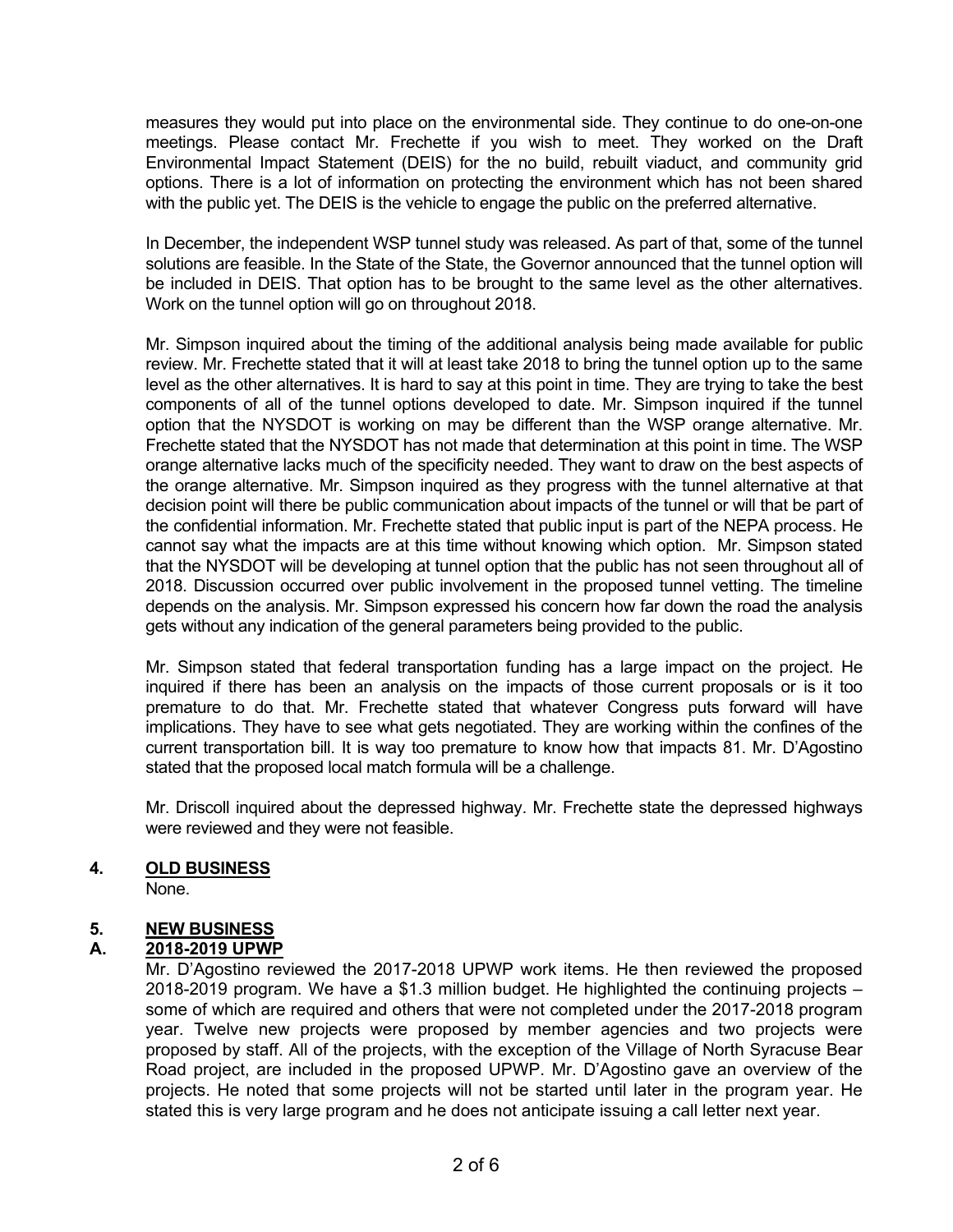Mr. Driscoll inquired as to the Environmental Justice study. Mr. D'Agostino gave an overview of the project.

Mr. Voss moved and Mr. Smith seconded a motion to adopt the 2018-2019 UPWP. Motion carried.

## **B. STATEWIDE SAFETY TARGETS**

Mr. D'Agostino stated The Highway Safety Improvement Program Final Rule (23 CFR Part 490) required states to set targets for five safety performance measures by August 31, 2017. The NYSDOT established targets for 5 performance measures based on 5-year rolling averages for:

- 1. Number of fatalities;
- 2. Rate of fatalities per 100 million Vehicle Miles Traveled (VMT);
- 3. Number of serious injuries
- 4. Rate of serious injuries per 100 million VMT
- 5. Number of non-motorized fatalities and non-motorized serious injuries.

NYSDOT officially adopted the above targets in the Highway Safety Improvement Program annual report dated August 31, 2017. The Governors Traffic Safety Committee (GTSC) has also adopted identical safety targets for number of fatalities, rate of fatalities and number of serious injuries as set forth in the Highway Safety Strategic Plan (HSSP).

The SMTC had the option to establish safety targets by agreeing to plan and program projects that contribute toward the accomplishment of the State's targets or establish its own targets within 180 days of the State establishing and reporting its safety targets. The SMTC staff and the NYSDOT are recommending that the Policy Committee adopt the NYSDOT's Statewide Safety Targets.

Ms. Lamendola moved and Mr. Voss seconded a motion to adopt the NYSDOT five Safety Targets. Motion carried.

### **C. TRANSIT ASSET MANAGEMENT PLAN TARGETS**

Mr. D'Agostino stated that the October 1, 2016, Transit Asset Management Rule (49 CFR, Part 625) requited transit operators to develop and adopt a Transit Asset Management Plan that addresses State of Good Repair for rolling stock, infrastructure, equipment, and facilities.

The Central New York Regional Transportation Authority (CNYRTA) established necessary performance targets and officially adopted the transit performance targets attached hereto. MPOs are requited to adopt Transit Asset Management Targets and the MPO has the option to agree to program investments in support of the transit operator's targets or set their own quantifiable targets.

The SMTC shall establish performance targets that address performance measures established under 23 CFR Part 490 (where applicable), 49 USC 5326(c) and 49 USC 5329(d) to use in tracking progress toward attainment of critical outcomes for the region of the MPO.

Mr. Colone reviewed the targets.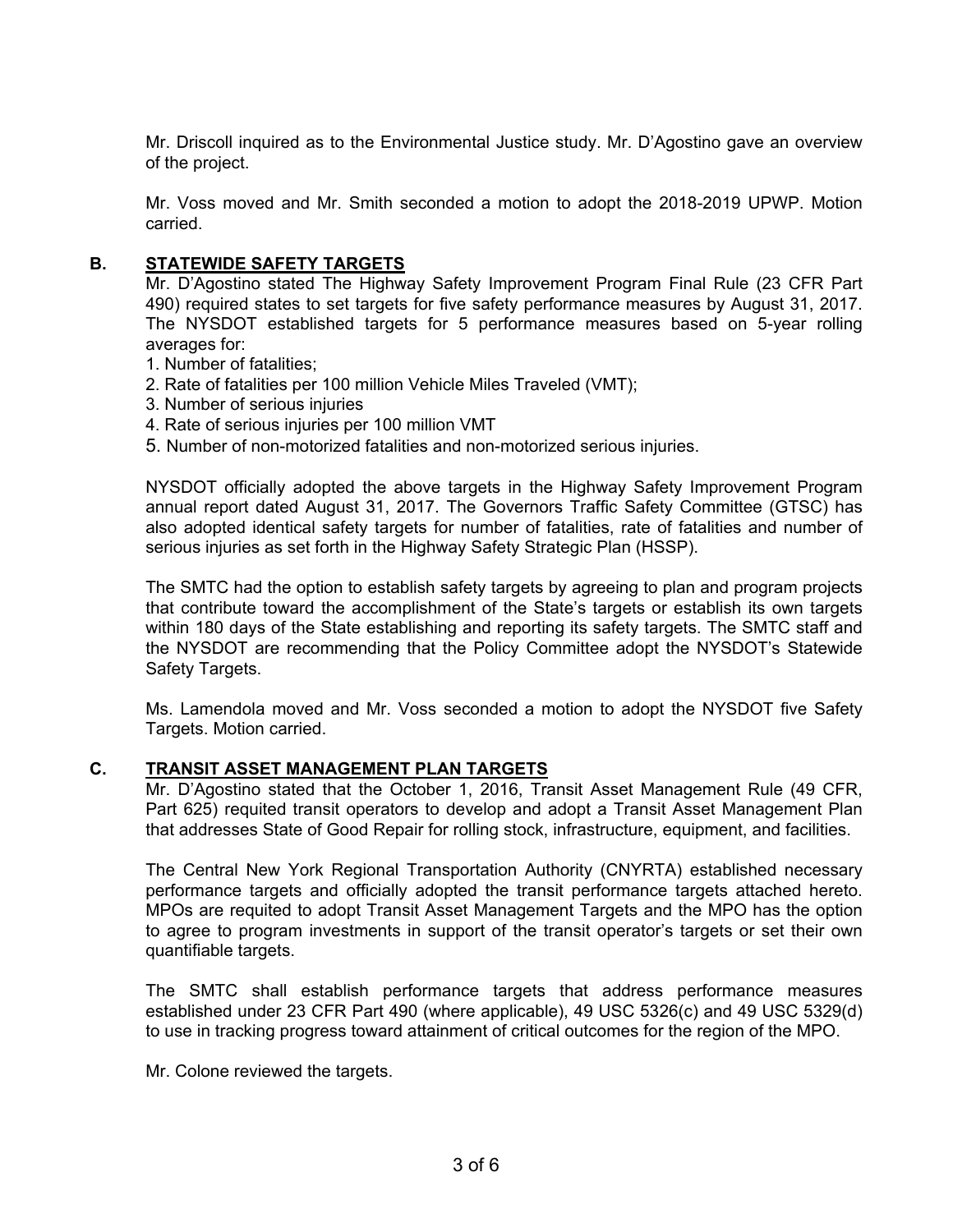Ms. Lamendola moved and Mr. Smith seconded a motion to agree to support CNYTRA's performance targets in its Transit Asset Management Plan. Motion carried.

## **D. TIP AMENDMENTS**

Mr. D'Agostino stated the New York State Department of Transportation (NYSDOT) is seeking the following amendments:

### Deletion of project

PIN 380739 (Regional Large Culvert Project). Total cost \$660,000. Sponsor New York State Department of Transportation (NYSDOT). Project sponsor requests removal of project from SMTC's program due to schedule concern with Rt. 370/Onondaga Lark Parkway location.

## Addition of project

PIN 360383 (VPP/Mill Rt 91, N of Coleman Hill Rd to Rt 173). Total cost \$650,000. Sponsor NYSDOT. Project sponsor requests addition of project to finish addressing the Rt 91 corridor. Offset provided by funds from outside the SMTC planning area.

PIN 380722 (Regional Large Culvert Project). Total cost \$660,000. Sponsor NYSDOT. Project sponsor requests addition of project to program to address Rt. 370 location and other large culverts outside the MPA.

Mr. Frechette stated that the Route 370 culvert project needs to be accelerated and the Route 91 paving will be done this summer. Funding for this project will come from outside the MPA.

Ms. Lamendola moved and Ms. Costa seconded a motion approving the above TIP Amendments. Motion carried.

# **E. SMART 1 – DRAFT FINAL REPORT**

Mr. D'Agostino stated this study builds upon the analysis and findings in the 2014 Syracuse Transit System Analysis (STSA) completed by the NYSDOT as a component of The I-81 Challenge. Mr. Colone gave an overview of the study.

Mr. Bottar inquired, in relation to operating expenses, if there could be an increase in revenue. Mr. Colone stated that they looked at the number of increased riders which would generate additional revenue. The Chairperson stated that the fares they charge are such a small portion of the operating budget. Mr. D'Agostino stated that this system in already in place in Albany. They offset the costs by receiving funding from the University and hospitals in the areas served. There is a very real issue of operating costs that we have to overcome.

Mr. Smith moved and Ms. Driscoll Dunham seconded a motion to acknowledge the completion of the report. Motion carried.

# **F. ERIE BOULEVARD EAST PEDESTRIAN STUDY – DRAFT FINAL REPORT**

Mr. D'Agostino stated that the City of Syracuse and the New York State Department of Transportation requested the SMTC undertake this study. Ms. Krol gave an overview of the study.

Ms. Lamendola inquired if the study identified the adverse effects of all the curb cuts along Erie Blvd. Ms. Krol stated that the study recommends examining it in more detail. Discussion ensued. Mr. D'Agostino stated the City could request the SMTC study this, but the process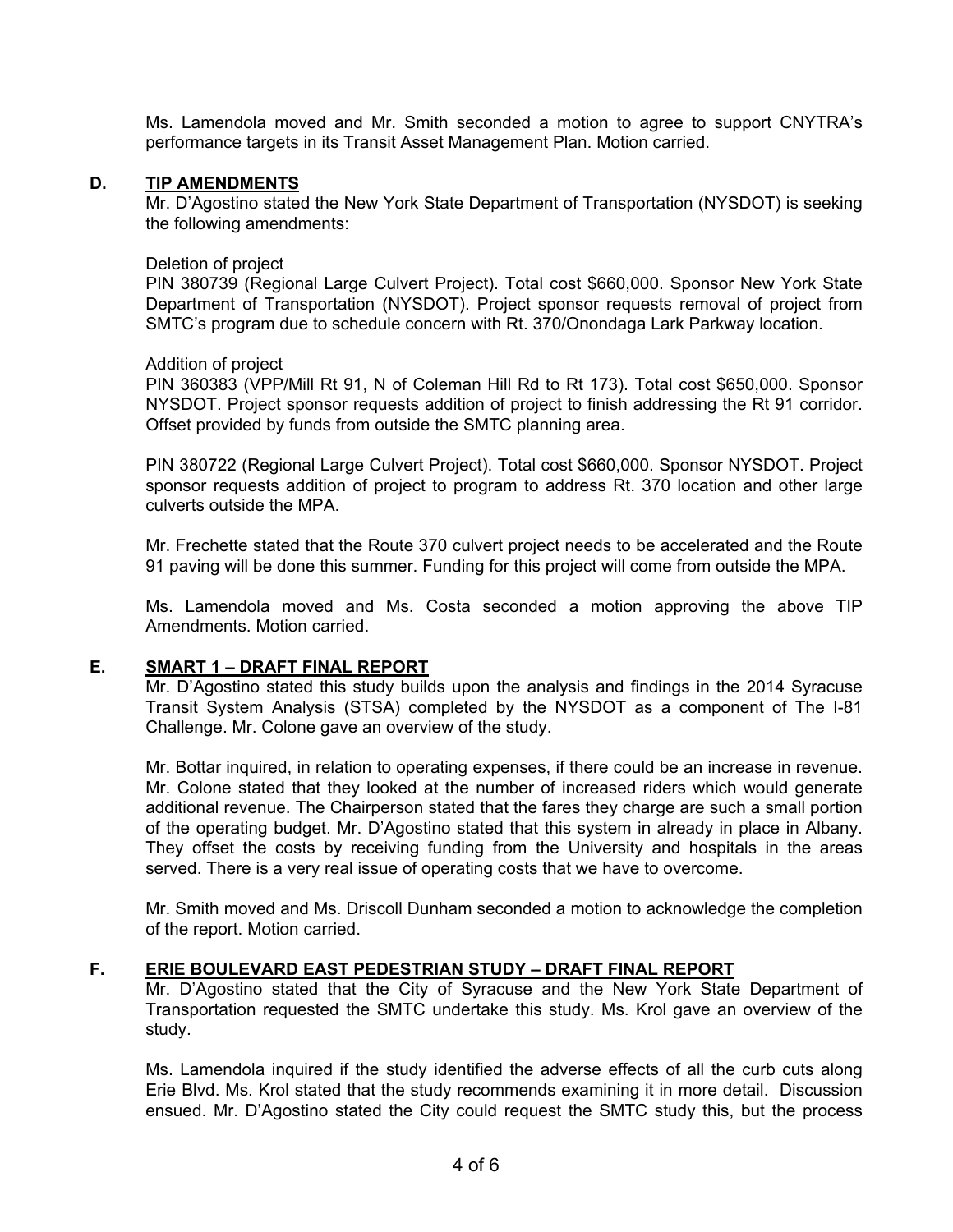may be better handled through a change in policy.

Mr. Bottar moved and Mr. Smith seconded a motion to acknowledge the completion of the report. Motion carried.

## **G. CARRIER PARK MOBILITY PLAN – DRAFT FINAL REPORT**

Mr. D'Agostino stated that this effort is undertaken at the request of the Town of DeWitt. Mr. McKeon gave an overview of the study.

Mr. Bottar inquired if there is a next phase. Mr. D'Agostino stated that our work is complete. Mr. Bottar inquired if there are cost estimates. Mr. McKeon stated that there are some. Mr. McKeon stated that the town is interested in a road diet on Kinne Street. Mr. Bottar inquired if there were any conversations with Carrier about having access through their property. Mr. McKeon stated there were some discussion.

Mr. Bottar moved and Mr. Smith seconded a motion to acknowledge the completion of the report. Motion carried.

## **H. CONNECTIONS TO TOWNSHIP 5: BICYCLE & PEDESTRIAN ASSESSMENT – DRAFT FINAL REPORT**

Mr. D'Agostino stated that this effort was performed at the request of the Town of Camillus. Ms. Krol gave an overview of the study.

Mr. Bottar inquired if the recommendations are prioritized. Ms. Krol stated that the recommendations are not prioritized. Mr. Bottar stated it would be helpful if the recommendations were prioritized. Ms. Lamendola inquired if the Pine Grove area was looked at. Ms. Krol stated that it was not examined.

Ms. Costa moved and Ms. Lamendola seconded a motion that the Policy Committee acknowledge the completion of the report. Motion carried.

## **I. ROUTE 57 BUILD-OUT IMPACT ANALYSIS – TECHNICAL ASSESSMENT**

Mr. D'Agostino stated that this item was completed under our Comprehensive Plan Assistance Block. The SMTC provided technical assistance related to the proposed and potential development of the Route 57 corridor between the New York State Thruway and John Glenn Boulevard. Ms. Vitale gave an overview of the analysis.

Ms. Driscoll Dunham moved and Ms. Costa seconded a motion to acknowledge the completion of the technical analysis. Motion carried.

## **J. 2017-2018 COORDINATED PLAN**

Mr. D'Agostino stated that the previous Coordinated Plan was approved by the Policy Committee in 2014. Staff has worked on an update to the 2014 plan as is required every four years. The Coordinated Plan, a required element to award funding from the Federal Transit Administration in a metropolitan area, consists of four key components:

- 1. Assessment of available services;
- 2. Assessment of needs for persons with disabilities, seniors and people with low income;
- 3. Strategies or activities to address gaps in the transportation system; and